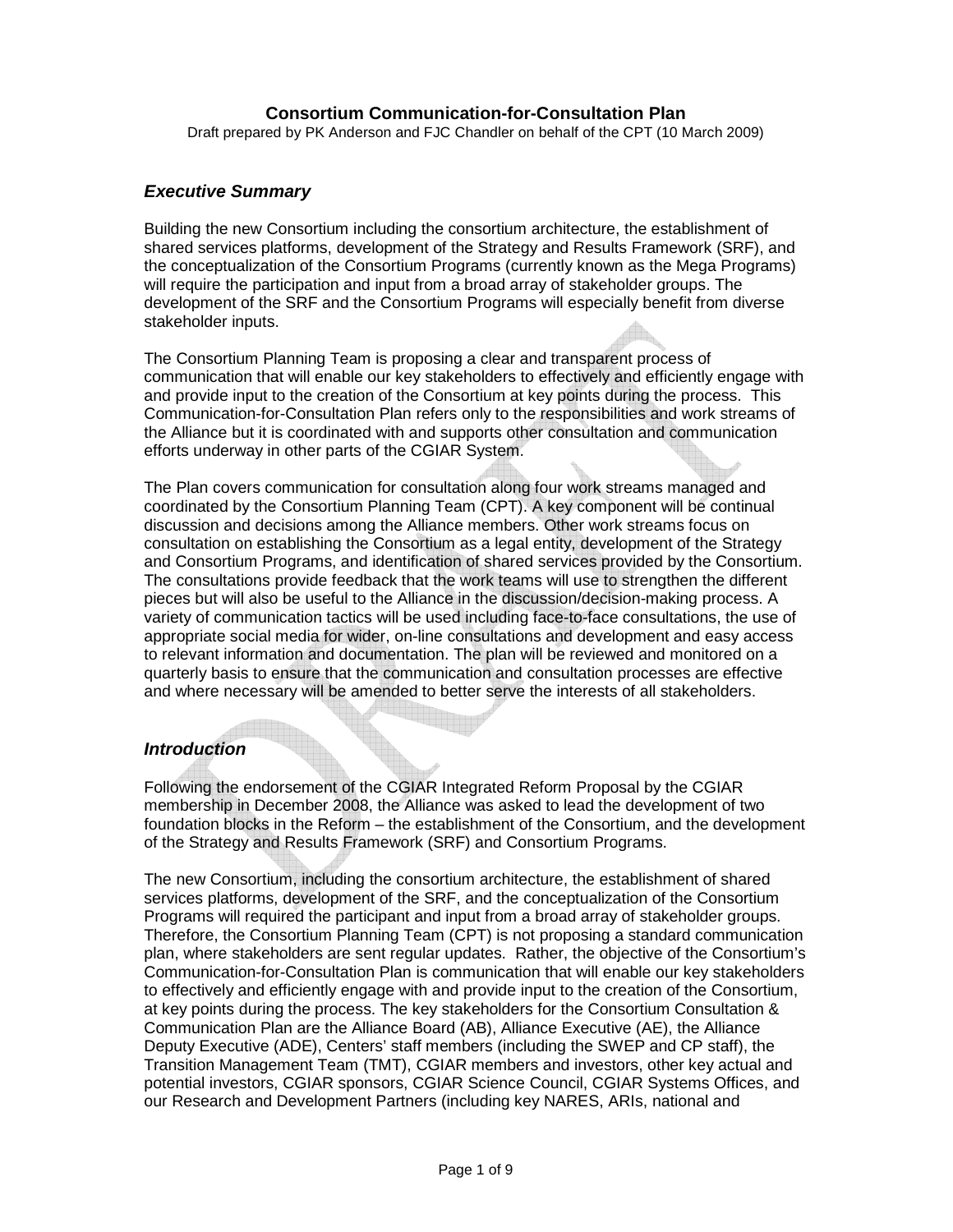international private companies, national and international NGOs, farmers' organizations). A tailored communication and consultation process will be a key element to the success in the design of the new Consortium.

#### **Coordinating Communication and Consultations across the Reform Process**

This Consultation & Communication Plan refers only to the responsibilities and work streams of the Alliance. It will complement, inform and support other consultation and communication efforts undertaken by the Transition Management Team (TMT), the CGIAR Secretariat and the Centers.

The TMT will issue a Monthly TMT Progress Report on implementation of the Transition Plan, to be placed on the CGIAR website for general viewing. The TMT will also issue an electronic monthly newsletter, Embracing Change, which will include a summary of the Monthly TMT Progress Report, interviews, news updates from the Alliance of Centers and GFAR, links to blogs, etc. This electronic newsletter will be sent to just over 4,000 with Center Focal points requested to further distribute the newsletter to Center staff as appropriate. These communications will be a pro-active way to keep the wider CGIAR stakeholder base appraised of the implementation of the Reform.

The CGIAR Secretariat will send CGIAR members the Members Update on the CGIAR Reform, posted on the "members only" website. This update will be targeted to the members/investors and their particular interests. This will keep members/investors abreast and engaged as appropriate in the transition. The Members Update will also satisfy the CGIAR Business Meeting decision of December 08 to provide periodic progress reports.

The Secretariat has also organized a CGIAR Strategic Communication Workshop at World Fish, 23-26 March 2009, with the heads of communications from all Centers, the Challenge Programs and the CGIAR Secretariat.

The Global Forum for Agricultural Research (GFAR) will be organizing a series of consultations during 2009. Through these consultations GFAR seeks to expand stakeholder participation, e.g. private sector, international NGOs, universities, farmer organizations. Consortium communications will be timed to support discussion in the various GFAR consultations, and encourage stakeholder participation in the GFAR consultation meetings.

# **Consortium Work Streams and Stakeholder Engagement**

There are 4 work streams that must be managed and coordinated by the CPT. These 4 work streams will engage a distinct set of stakeholders (Table 1).

**Work stream 1: Continual discussion and decision-making by the Alliance and Center Boards.** To facilitate continuous discussion and decision-making by the Alliance and the Center Boards, the CPT proposes that Guido Gryseels, Steve Hall and Anne-Marie Izac continue the standard communications with the Alliance, reporting back on CPT and TMT meetings and bringing back all content issues to the Alliance for discussion and approval as the Reform process moves forward. The Communication-for-Consultation Plan is meant to provide stakeholder input to discussions and improve the quality of the Consortium outputs, before they are brought back to the Alliance for discussion and approval.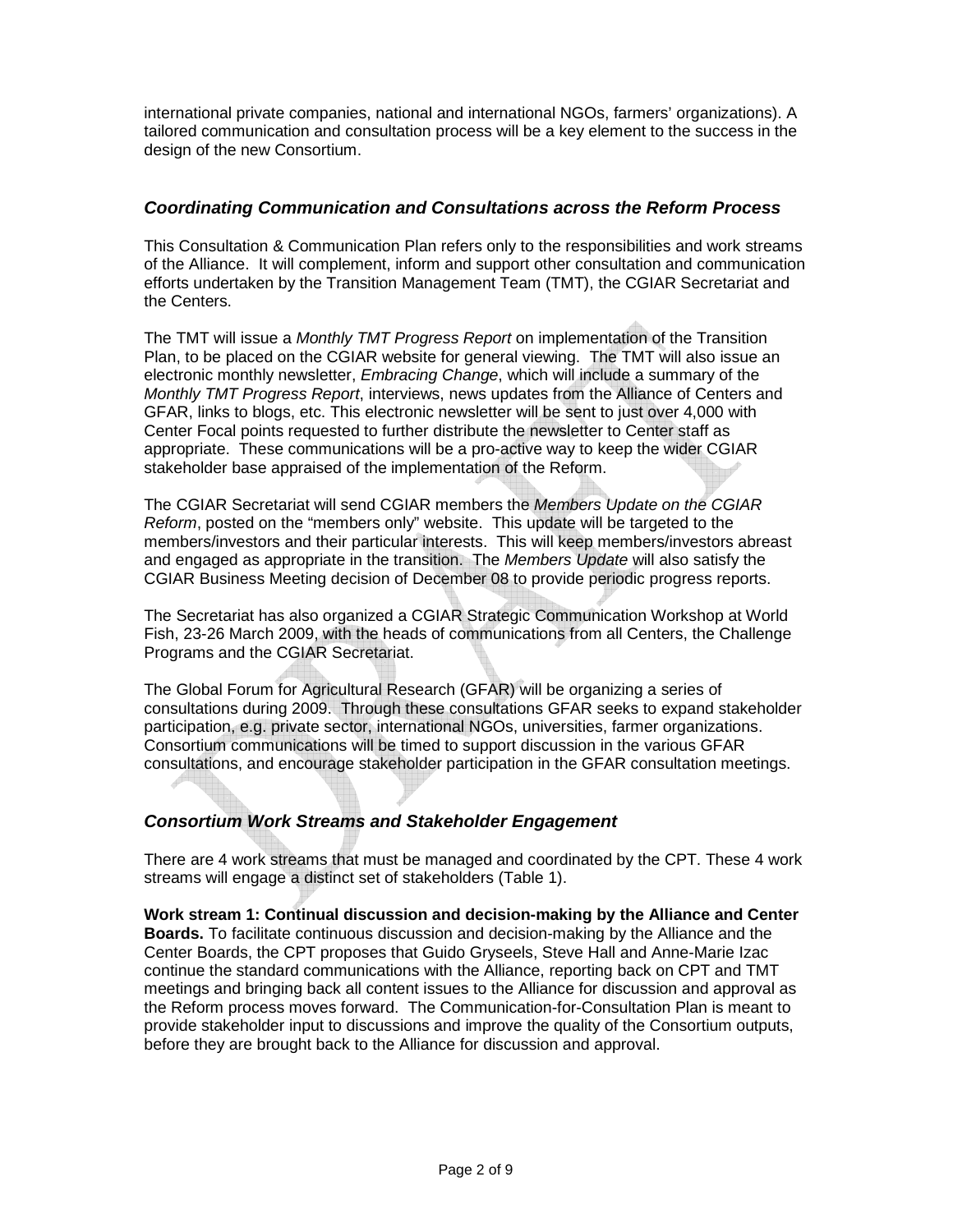**Work stream 2: Legal establishment of the Consortium**, including the appointment of the Consortium Board and the Consortium CEO. This work stream must engage the AB, AE and CGIAR members.

**Work stream 3: Design and management of shared services**, for both administration and research support. This work stream must the AB, AE, ADE (Science and Finance), the CGIAR Systems Offices, and selected investors.

**Work stream 4: Design of the Strategy and Results Framework and Consortium Program portfolio,** including the design/management of the Consortium Programs. This work steam will require consultation with the entire range of stakeholders.

Work stream 1 includes a list of all of the decisions that will come back to the Alliance for discussion/decision (which is why the stakeholders for most of Work stream 1 are only the Alliance). The triggers in the other three work streams relate to the consultations that will be undertaken. The idea is that the consultations provide feedback that the work teams will use to strengthen the different pieces but will also be useful to the Alliance in the discussion/decision-making process. The schedule of communication-consultation will depend upon the process in each of these three work streams and will be defined by trigger events (see Table 1 for examples).

## **Principles**

The CPT acknowledges that communication and consultation are critical aspects of the Consortium planning, design and implementation. The principles underlying this Communication-for-Consultation Plan are:

- Communication that is relevant, accurate, consistent, and just-in-time
- Communication that is clear and concise (e.g. avoiding CGIAR acronyms and jargon)
- Consultation that is participatory, inclusive with an iterative process of dialogue
- Consultation that provides options for engagement
- Communication and consultation that respects the time limitations of key stakeholders
- Communication and consultation that respects the technology limitations of key stakeholders
- Communication and consultation that complements, informs and supports other consultation and communication efforts, and encourages stakeholders to bring additional voices into the dialogues.
- Communication and consultation should build on a diversity of existing social networks and communications channels such as RIMISP, SCIDEVNET, Donor Platform for Rural Development, regional organizations and professional organizations.

## **Communication Tactics**

It is envisioned that a variety of communication-for-consultation approaches and tools well be used in order to push out and attract information, views and opinions from the diverse range of stakeholders that this plan attempts to reach out to. These approaches and tools fall into three main areas of focus. Each area of focus will require clear feedback mechanisms on how the feedback is going to be requested, received and processed.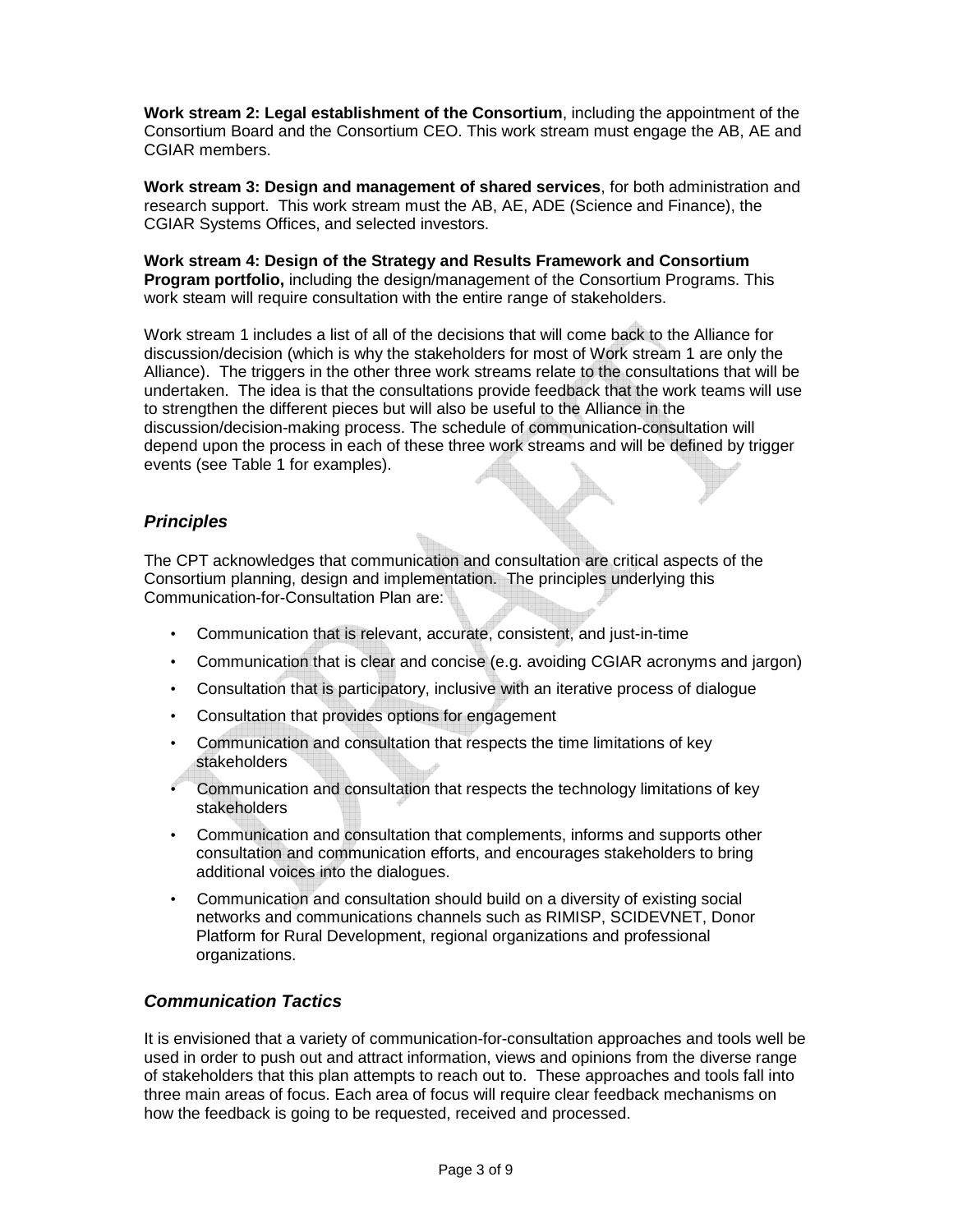Information Packages. Hard and electronic copies of information on the work streams and their progress with the aim to share information and generate feedback. One such example would be a "Board Information and Discussion Package". The CPT has suggested that to support Board Chairs, the Alliance Office (F. Chandler) would prepare an information and discussion package for the Boards. Guido has collected a series of questions from Board Chairs that we would put to Kathy Sierra, in a video interview. In addition to the video with KS, we would prepare an information package on the Reform process with a set of questions to guide Board discussions, with an update for the set of Board meetings in the second half of the year. CPT members would also be available for video conferences with Boards, if that would be helpful. If desired, we could prepare the same type of information and discussion packages to be used by DGs with the Center Staff.

Face-to-Face Consultations. The Alliance Office will develop a calendar of key events with different stakeholders, including the GFAR consultations. We will request time slots to share with stakeholder groups progress on the CG Reform implementation, and set up discussion/consultation sessions. Feedback from these interactions would be feed into the appropriate work streams.

Social Media. Social networking has created new ways to communicate and share information that are often web-based and provide a variety of ways for stakeholders to interact. Given the array of stakeholders, their geographical dispersion and the articulated desire to contribute to the design of the new Consortium, particularly the Strategy and Consortium Programs, a web-based system for communication-consultation is needed. The ICT-KM System Office of the CGIAR has developed an extensive toolbox of online tools that can be used for knowledge sharing and consultation (http://www.kstoolkit.org/). Further exploration of the tools and the needs of the stakeholders will determine which of these processes can be effectively applied at what stages during the different work streams.

## **Next Steps**

If the general approach to Communication-for-Consultation is acceptable to the Alliance, then there are a number of immediate tasks:

- 1. Construct a Donor Consultation List and send each of official donor reps a brief summary of the Consortium Communication-for-Consultation Plan and the request that they name their focal point for the consultations.
- 2. Construct R&D Partners List. Compile a list of partners from CGMap, to be used as a basis for constructing the R&D partners list, and will solicit email address for partners. This will help us access International and National NGOs, NARES (not active in GFAR), ARIs, national private sector groups. We will also solicit contacts from the Private Sector committee. These will be added to the GFAR contact list.
- 3. Identify appropriate feedback mechanisms to solicit and capture feedback from consultations using appropriate technology and methods for the style, type, size and target audience of the consultation
- 4. Solicit Calendar of Key Events, where we would aim to have face-to-face presentations/consultations.
- 5. Re-develop the Alliance Office website, including an 'archive' facility for information and documentation (draft prepared)
- 6. Design a common structure for documents for consultation (draft being designed by AO and BCG)
- 7. Prepare a more detailed (content-triggered) calendar for communication-consultation (coordinated with other efforts)
- 8. Prepare a more detailed activity and resource plan for this strategy.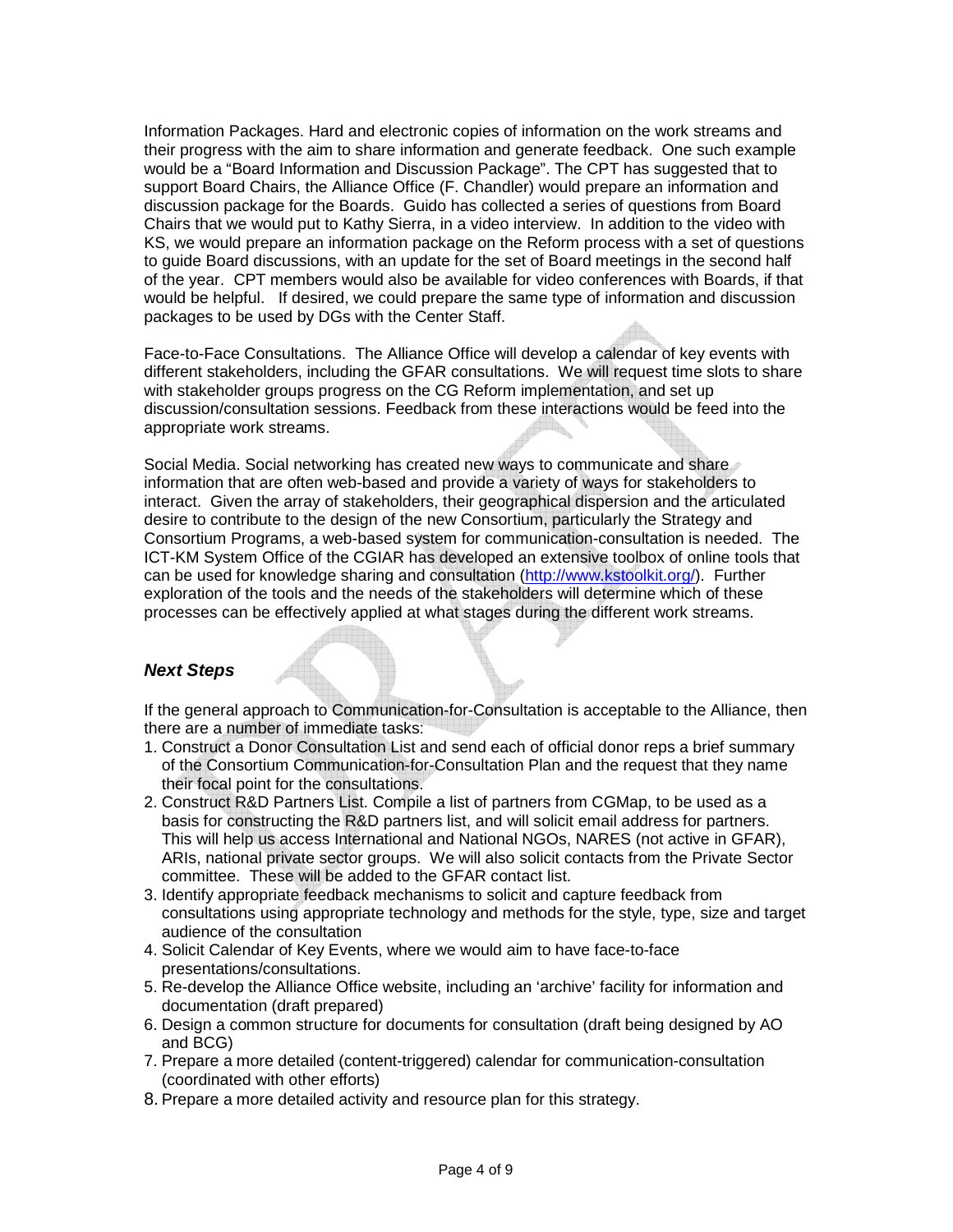|  |  | Table 1. EXAMPLES OF Work streams, stakeholders, and consultation triggers |  |  |  |
|--|--|----------------------------------------------------------------------------|--|--|--|
|--|--|----------------------------------------------------------------------------|--|--|--|

| <b>Work stream</b>                                                                                | <b>Trigger</b>                                          | <b>Stakeholders</b>             | <b>Communication-Consultation Format</b><br><b>Responsibility</b>                                                                                                                                                                                                      |
|---------------------------------------------------------------------------------------------------|---------------------------------------------------------|---------------------------------|------------------------------------------------------------------------------------------------------------------------------------------------------------------------------------------------------------------------------------------------------------------------|
| <b>CPT Communications and Alliance Decision Points</b>                                            |                                                         |                                 |                                                                                                                                                                                                                                                                        |
| <b>CPT Meeting Minutes</b>                                                                        | Immediately after<br>CPT meetings                       | AB-AE-ADE                       | Record of CPT meetings prepared and approved (by<br>CAO<br>CPT) and then circulated to Alliance Executive and<br>Alliance Board by email                                                                                                                               |
| <b>CPT Chair Updates</b>                                                                          | Bi-monthly for the<br>remainder of 2009                 | AB-AE-ADE                       | Memo from CPT Chair on CPT discussions and<br><b>CPT Chair</b><br>decisions including briefs on events/activities from the<br>TMT and GCARD<br>Written in a short, succinct style and sent by email to<br>Alliance Executive and Alliance Board                        |
| <b>CPT Content</b><br><b>Consultations: Legal</b><br>Establishment of<br>Consortium               | Pre-ExCo (May)                                          | AB-AE                           | CPT/BCG<br>Consortium "founding" documents circulated via email<br>(constitution, board charter, CEO/ED job description) for<br>Alliance comments and discussion at the Alliance<br>meeting (11-13 May). Based on Alliance input a report<br>will be prepared for ExCo |
|                                                                                                   | ExCo gives<br>"green light" on<br>Consortium<br>concept | AB-AE                           | Prepare and circulate plan for Stage 2 of the Consortium<br>CPT/BCG<br>consultancy (Consortium Board search and selection;<br>shared services; costs of Consortium)                                                                                                    |
|                                                                                                   | Consultancy<br>milestone (July)                         | AB-AE                           | Progress update on Stage 2 (via email)<br><b>CPT</b>                                                                                                                                                                                                                   |
|                                                                                                   | Consultancy<br>milestone (Sept)                         | AB-AE                           | Alliance review of final Stage 2 report with phased<br><b>CPT</b><br>implementation plan and decision on next steps (via<br>email?)<br>Short listing of Consortium Board (via email?)                                                                                  |
|                                                                                                   | <b>Consortium Board</b><br>interviews<br>completed      | AB-AE                           | Agreement and selection of Consortium Board members<br>and agree on any non-binding recommendations to<br>Consortium Board by Alliance at Alliance meeting (Oct<br>or Nov?)                                                                                            |
|                                                                                                   | Alliance<br>agreement of<br>Consortium                  | AB-AE                           | Ratification process by Centers<br>AB-AE                                                                                                                                                                                                                               |
| <b>CPT Content</b><br><b>Consultations: Design</b><br>and Management of<br><b>Shared Services</b> | Approval from<br>investor                               | CPT-AB-AE-ADE-<br>SO-Donors-TMT | Alliance approval of TORs for the strategic review of the<br>ADE<br>$\bullet$<br>shared services opportunities in the Centers (via email)                                                                                                                              |
|                                                                                                   | Project completed                                       | AE-AB-ADE-SO-<br>Donors-TMT     | Review and comment of final report and decision on next<br><b>CPT</b><br>step at Alliance meeting (Oct-Nov?)                                                                                                                                                           |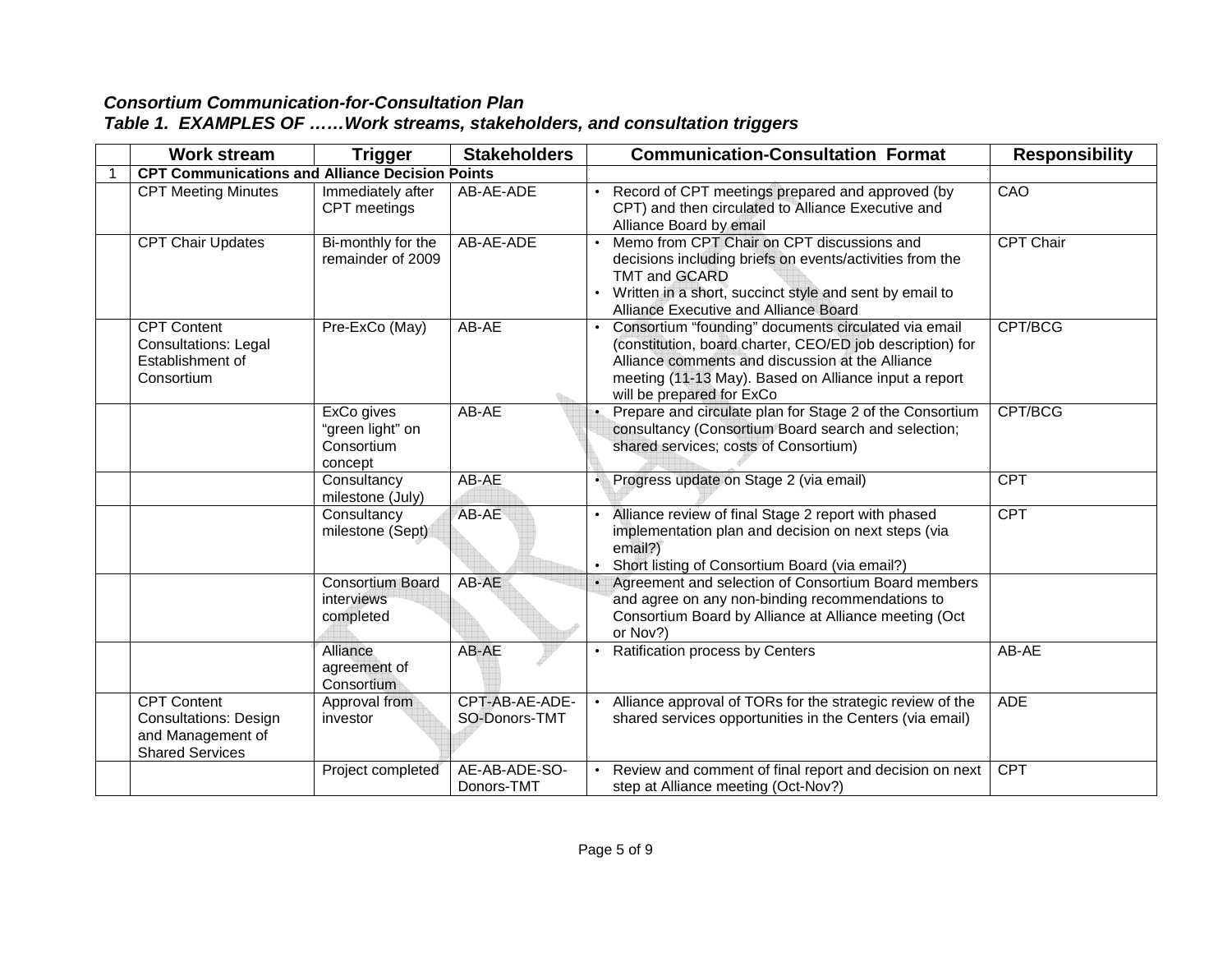# **Consortium Communication-for-Consultation Plan Table 1. EXAMPLES OF ……Work streams, stakeholders, and consultation triggers**

| <b>Work stream</b>                                               | <b>Trigger</b>                                                                                                                                                                                                                                  | <b>Stakeholders</b>                            | <b>Communication-Consultation Format</b> |                                                                                                                                                                                                                                                                                                                                                                                                                                           | <b>Responsibility</b>                   |
|------------------------------------------------------------------|-------------------------------------------------------------------------------------------------------------------------------------------------------------------------------------------------------------------------------------------------|------------------------------------------------|------------------------------------------|-------------------------------------------------------------------------------------------------------------------------------------------------------------------------------------------------------------------------------------------------------------------------------------------------------------------------------------------------------------------------------------------------------------------------------------------|-----------------------------------------|
| <b>CPT Content</b><br><b>Consultations: Strategy-</b><br>Program | <b>TORs prepared</b>                                                                                                                                                                                                                            | AB-AE                                          | $\bullet$                                | Email circulation on a no objection basis                                                                                                                                                                                                                                                                                                                                                                                                 | <b>CPT</b>                              |
|                                                                  | Selection of<br>team(s)                                                                                                                                                                                                                         | AE-AB-ADE-R&D<br>Partners, TMT,<br>SC, Donors  |                                          | Email consultation with Chair of Strategy Development<br><b>Task Team</b><br>Email consultation with AE-AB                                                                                                                                                                                                                                                                                                                                | <b>CPT</b>                              |
|                                                                  | <b>Task Team</b><br>milestone (bi-<br>weekly)                                                                                                                                                                                                   | AE-AB-ADE-R&D<br>Partners, TMT,<br>SC, Donors  | $\bullet$                                | Progress updates (PowerPoint) to CPT/AB/AE                                                                                                                                                                                                                                                                                                                                                                                                | Strategy & Program<br><b>Task Teams</b> |
|                                                                  | Pre-ExCo (May)<br>Draft Strategy and 'mock up's of Programs to be<br>AE-AB-ADE-R&D<br>reviewed and discussed at Alliance meeting (May 11-<br>Partners, TMT,<br>13). Based on Alliance input a report will be prepared for<br>SC, Donors<br>ExCo |                                                | Strategy & Program<br><b>Task Teams</b>  |                                                                                                                                                                                                                                                                                                                                                                                                                                           |                                         |
|                                                                  | Milestone (Sept)                                                                                                                                                                                                                                | AE-AB-ADE-R&D<br>Partners, TMT,<br>SC, Donors  | $\bullet$                                | Task Team's recommendations regarding the Mega-<br>Programme portfolio sent to full Alliance for review and<br>comment (via email?)                                                                                                                                                                                                                                                                                                       | CPT                                     |
|                                                                  | Milestone (Oct)                                                                                                                                                                                                                                 | AE-AB-ADE-R&D<br>Partners, TMT,<br>SC, Donors  |                                          | At the Alliance meeting (Oct/Nov?) agree on beginning<br>slate of Mega Programmes to recommend to Consortium<br>Board                                                                                                                                                                                                                                                                                                                     | <b>CPT</b>                              |
|                                                                  | Pre-GCARD                                                                                                                                                                                                                                       | AE-AB-ADE-R&D<br>Partners, TMT,<br>SC, Donors  |                                          | • Consortium Board agrees on Strategy and Program<br>Portfolio to take to CGARD                                                                                                                                                                                                                                                                                                                                                           |                                         |
| <b>CPT Support to Boards</b>                                     | First round of<br>Board meetings<br>with updates as<br>required                                                                                                                                                                                 | <b>AB</b>                                      |                                          | Video interview with CGIAR Chair, Kathy Sierra<br>Package of relevant information including FAQs (tailored<br>for BOT audiences), links to 'official' documents, a power<br>point presentation prepared for Board Chairs to deliver<br>to Centre Board meetings<br>Offer an invitation for a member of the CPT to speak at<br>Center BOT meetings on the Consortium planning, SRF<br>and mega programme development<br>Feedback mechanism | CPT/AO/BCG                              |
| <b>CPT Support to DGs</b>                                        | AE endorsement<br>of Consultation for<br>Communication<br>Plan                                                                                                                                                                                  | AE-ADE-<br>Center<br>Communication<br>officers |                                          | Package of relevant information including FAQs (tailored<br>for Center audiences) 'official' documents, a power point<br>presentation prepared for DGs to deliver during Centre<br>staff meetings<br>Feedback mechanism                                                                                                                                                                                                                   | CPT/AO/BCG                              |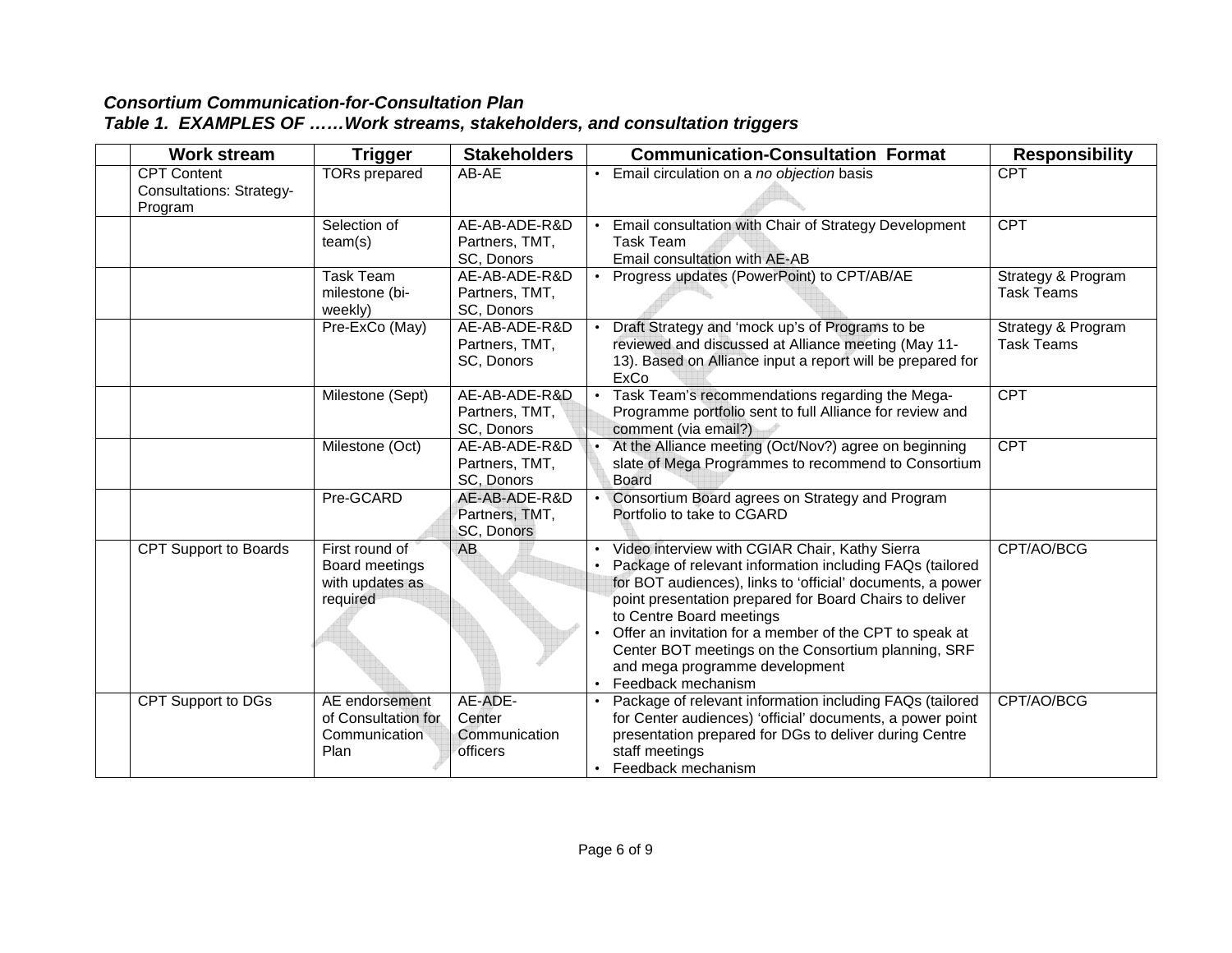|  |  |  |  | Table 1. EXAMPLES OF  Work streams, stakeholders, and consultation triggers |
|--|--|--|--|-----------------------------------------------------------------------------|
|--|--|--|--|-----------------------------------------------------------------------------|

|                | <b>Work stream</b>                       | <b>Trigger</b>                                              | <b>Stakeholders</b>                            | <b>Communication-Consultation Format</b> |                                                                                                                                                                                                                               | <b>Responsibility</b>        |
|----------------|------------------------------------------|-------------------------------------------------------------|------------------------------------------------|------------------------------------------|-------------------------------------------------------------------------------------------------------------------------------------------------------------------------------------------------------------------------------|------------------------------|
|                | CPT review of                            | April, August,                                              | <b>CPT</b>                                     |                                          | Quantitative and qualitative review of communication                                                                                                                                                                          | AO                           |
|                | Communication-for-                       | December 2009                                               |                                                |                                          | and consultation efforts to determine where more or less                                                                                                                                                                      |                              |
|                | <b>Consultation process</b>              |                                                             |                                                |                                          | efforts are required                                                                                                                                                                                                          |                              |
| $\overline{2}$ | Legal Establishment of the Consortium    |                                                             |                                                |                                          |                                                                                                                                                                                                                               |                              |
|                | Consortium                               | Belief audit &<br>benchmarking<br>finished                  | AB-AE-ADE                                      |                                          | Consultation with Board Chairs, DGs and select DDGs<br>(Research and Finance) via telephone and in person                                                                                                                     | CPT/BCG                      |
|                | Consortium                               | High level<br>Consortium<br>governance<br>options developed | AB-AE-ADE-<br>Donors                           |                                          | Begin consultations with stakeholders                                                                                                                                                                                         | <b>BCG</b>                   |
|                | Consortium                               | Alliance<br>comments on<br>'founding<br>documents           | AB-AE-ADE-<br><b>Donors</b>                    |                                          | Prepare report for ExCo                                                                                                                                                                                                       | CPT/BCG                      |
|                | Consortium                               | ExCo gives<br>"green light" on<br>Consortium<br>concept     | AB-AE-ADE-<br>Donors                           | $\bullet$                                | Commence stage 2 of the Consortium Planning with<br>consultations regarding the search and selection for<br>Consortium Board members, costing, shared services.                                                               | CPT/BCG                      |
|                | Consortium                               | Phase 2 of<br>consultancy<br>approved by<br>Alliance        | <b>AB-AE-Donors</b>                            |                                          | Legal ratification of Consortium Charter starts via<br>Centers' official channels<br>Selection process for Consortium office (via email?)<br>Search and selection process for Consortium Board<br>members begins (via email?) | AB/AE<br>CPT/BCG             |
|                | Consortium                               | Legal<br>establishment of<br>Consortium                     | <b>AB-AE-Donors</b>                            |                                          | Organizational meeting of the Consortium Board                                                                                                                                                                                | Interim Consortium<br>Office |
| 3              | Design and management of shared services |                                                             |                                                |                                          |                                                                                                                                                                                                                               |                              |
|                | Project                                  | Project started<br>(anticipate May)                         | CPT-AB-AE-ADE-<br>SO-AIARC-select<br>investors |                                          | Consultations and feedback mechanisms to be further<br>elaborated on in the TORs                                                                                                                                              | <b>ADE</b>                   |
|                | Project                                  | Recommendation<br>s drafted<br>(anticipate Oct)             | CPT-AB-AE-ADE-<br>SO-AIARC-select<br>investors |                                          | Progress report; briefings; presentations provided to<br>stakeholders for comments and feedback (feedback<br>mechanism to be designed)                                                                                        | <b>ADE</b>                   |
|                |                                          |                                                             |                                                |                                          |                                                                                                                                                                                                                               |                              |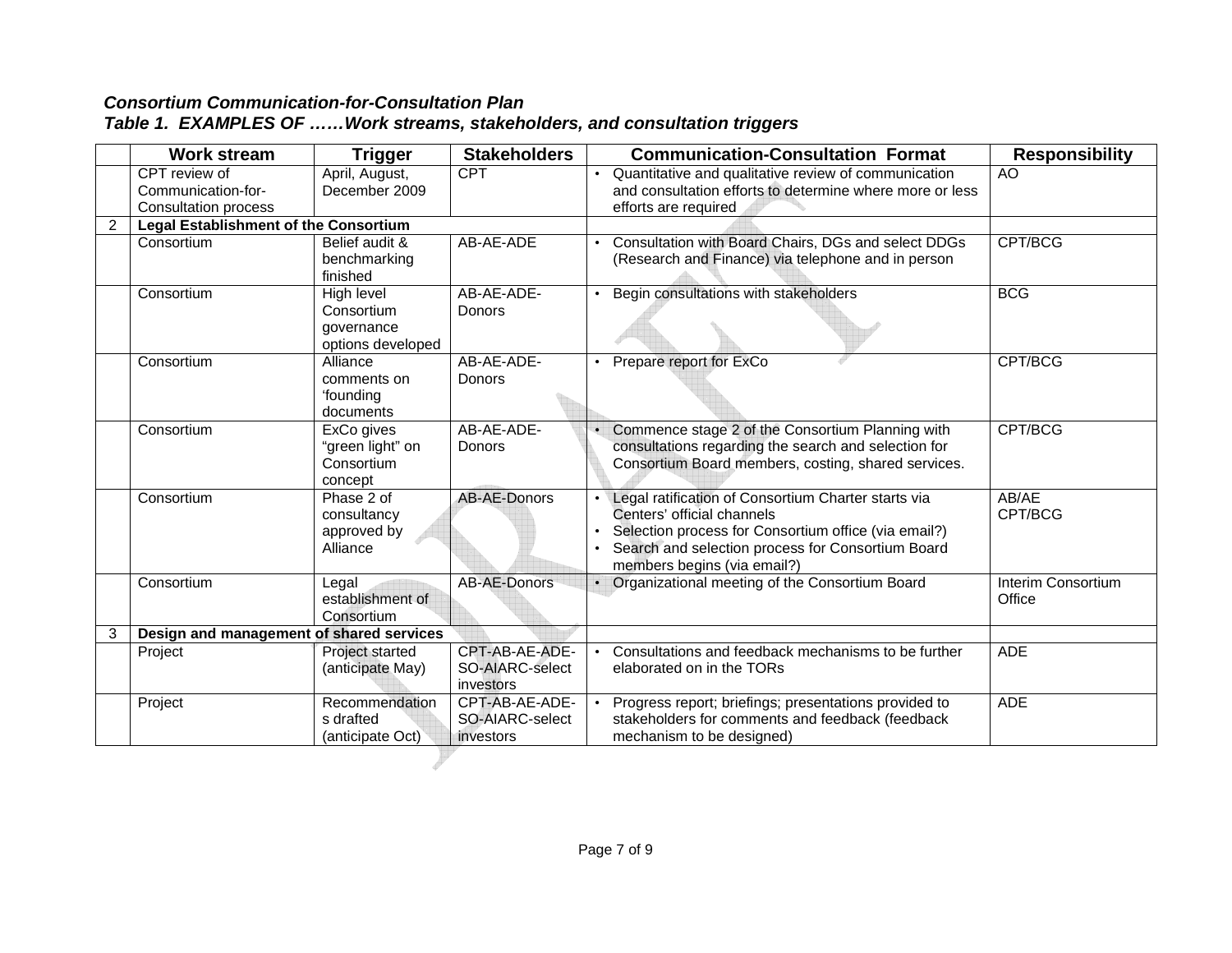|  |  | Table 1. EXAMPLES OF  Work streams, stakeholders, and consultation triggers |  |  |  |
|--|--|-----------------------------------------------------------------------------|--|--|--|
|--|--|-----------------------------------------------------------------------------|--|--|--|

| Work stream                                                                      | Trigger                                                                   | <b>Stakeholders</b>                           | <b>Communication-Consultation Format</b>                                                                                                                                                                                                                                                                                                                                                                                                                                                          | <b>Responsibility</b>                            |
|----------------------------------------------------------------------------------|---------------------------------------------------------------------------|-----------------------------------------------|---------------------------------------------------------------------------------------------------------------------------------------------------------------------------------------------------------------------------------------------------------------------------------------------------------------------------------------------------------------------------------------------------------------------------------------------------------------------------------------------------|--------------------------------------------------|
| Design of the Strategy and Results Framework and Consortium<br>Program portfolio |                                                                           |                                               |                                                                                                                                                                                                                                                                                                                                                                                                                                                                                                   |                                                  |
| Strategy-Program<br>Development                                                  | Launch (Feb17-<br><b>20)</b>                                              | CPT-AE-ADE-<br>GFAR-SC-TMT                    | Kick off meeting at Bioversity, Rome<br>$\bullet$                                                                                                                                                                                                                                                                                                                                                                                                                                                 |                                                  |
| Strategy-Program<br>Development                                                  | Gender<br>consultation                                                    | CPT-ADE-G&D<br>contacts list                  | As agreed at AGM08, IFPRI (Ruth Meinzen-Dick (RM-<br>D)) will lead a gender consultation as inputs for the<br>design of the SRF and Consortium Programs                                                                                                                                                                                                                                                                                                                                           | RM-D                                             |
| Strategy-Program<br>Development                                                  | Identification of<br>Strategy and<br>Program<br>Development<br>Task Teams | AE-AB-ADE-R&D<br>Partners, TMT,<br>SC, Donors | Exchange of information with the Program Portfolio<br>'mock up' team<br>Consultations with stakeholders (to be identified,<br>designed and implemented, including feedback<br>mechanisms by Task Team in consultation with CPT)                                                                                                                                                                                                                                                                   | <b>Strategy Development</b><br><b>Task Teams</b> |
| Strategy-Program<br>Development                                                  | Post ExCo<br>meeting (June)                                               | AE-AB-ADE-R&D<br>Partners, TMT,<br>SC, Donors | Based on input from ExCo continue presenting draft<br>strategy and programs and discussing with partners (eg,<br>at GFAR regional consultations)<br>Consultations with other stakeholders (to be identified,<br>designed and implemented, including feedback<br>mechanisms by Task Team(s) in consultation with CPT)<br>Design other consultation processes based on<br>combination of face-to-face and social media<br>approaches<br>Keep Alliance website updated with current<br>documentation | <b>Strategy Development</b><br>Task Teams        |
| Strategy-Program<br>Development                                                  | Post Alliance<br>meeting (Oct-<br>Nov?)                                   | AE-AB-ADE-R&D<br>Partners, TMT,<br>SC, Donors | Consultations with Consortium Board (if identified) on<br>the Draft Strategy and Program Portfolio                                                                                                                                                                                                                                                                                                                                                                                                | <b>Strategy Development</b><br><b>Task Teams</b> |

Note: Development and timing of Strategy and Program Portfolio *post-June* is largely dependent on the progress and work of the<br>teams undertaking the consultations and will be determined more clearly after the ExCo meeting